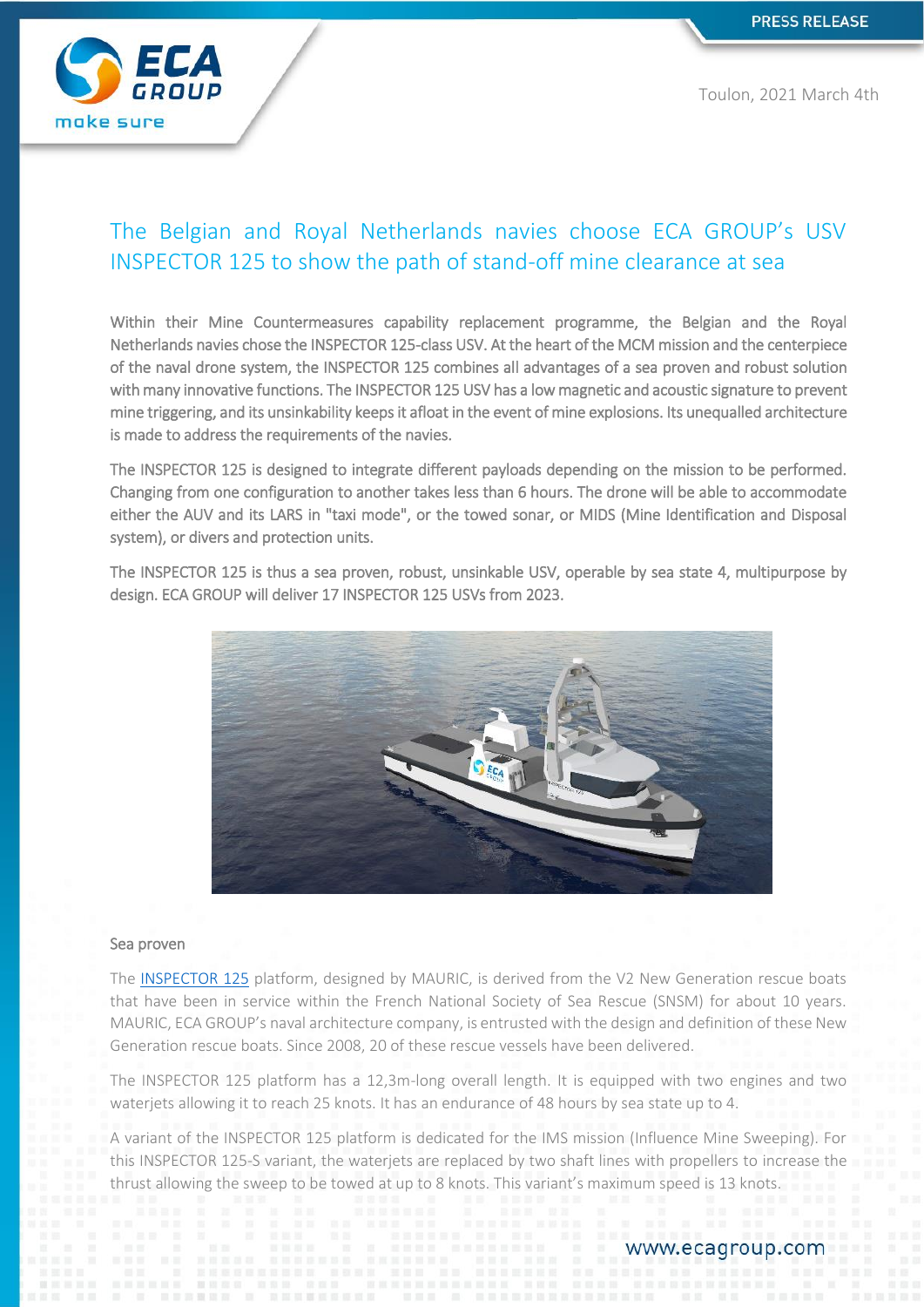

#### Robust & Unsinkable

The INSPECTOR 125 USV is equipped with foamed compartments, which makes this USV unsinkable and therefore, more resistant in case of mine explosions or perils of the sea. The INSPECTOR 125 inherits from the V2 NG lifeboat its robustness, reliability and unsinkability and its ideal compromise between speed, seakeeping and manoeuvrability.

#### Operable by Sea State 4

The INSPECTOR 125 USV is equipped with a "Sea Proven" anti-roll system, which reduces roll by 40%. Thanks to this mechanism, the USV is operational up to sea state 4 and ensures the launching and recovery of the underwater vehicles – AUV (Autonomous Underwater Vehicle), Towed Sonar, ROV (Remotely Operated Vehicle) - by high sea states.

#### Multipurpose by design

The INSPECTOR 125 is a "carrier USV" capable of transporting and deploying payloads formerly reserved to larger manned vessels.

The INSPECTOR 125 USV can be configured according to the payload. The USV is equipped with a generic power and control cabinet compatible with all payloads, a hydraulic power unit to ensure the functions of the [T18 Towed Sonar](https://www.ecagroup.com/en/solutions/t18-m-towed-sonar) LARS and the deployment of the mature, as well as its pole equipped with an acoustic tracking and communication system and the MOAS (Mine and Obstacle Avoidance Sonar).

- In AUV or Towed Sonar configuration, the INSPECTOR 125 USV transits at high speed while carrying the [A18-M AUV](https://www.ecagroup.com/en/solutions/a18-m-auv-autonomous-underwater-vehicle) or T18 Towed Sonar to/from the mine threat area, thus increasing the payload operational time on target and effective mission duration otherwise limited by the battery consumption during transit from the ship. The INSPECTOR 125 then launches/recovers the A18 AUV or T18 Towed Sonar, while supporting the payload during its mission.
- In MIDS configuration, the INSPECTOR 125 USV is fitted with ROVS: the [SEASCAN](https://www.ecagroup.com/en/solutions/seascan-mk2) and its LARS for identification, as well as the [K-STER C](https://www.ecagroup.com/en/solutions/k-ster-c) and its canister for neutralization at stand-off distances.

The USV INSPECTOR can also be configured for manned missions with a Force Protection and Clearance Diving Team payload.



 *AUV or Towed Sonar configuration MIDS configuration*



www.ecagroup.com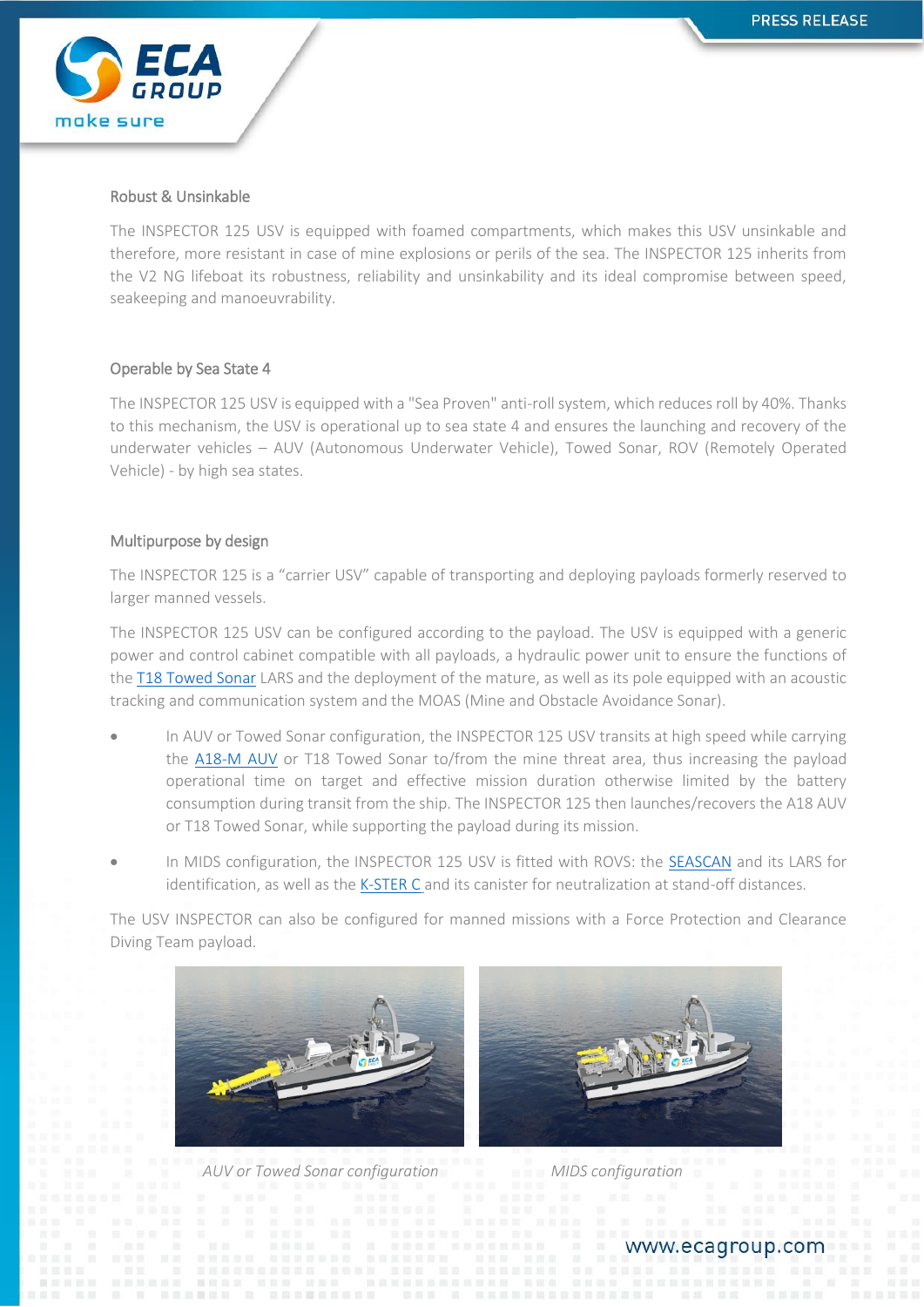

#### Smart & Secured

The main innovation of the USV INSPECTOR 125 is its ability to execute mine countermeasures missions with a high level of autonomy at a stand-off distance of up to 18 NM from a mothership. This range can be further extended via the [SKELDAR V-200 UAV](https://umsskeldar.aero/our-products/rpas-systems/v-200-skeldar/) communication relay.

This high level of autonomy lightens the mental load of the operator in charge of supervision. Thanks to its autonomous navigation system, the USV INSPECTOR 125 ensures optimised obstacle avoidance in accordance with the International Regulations for Preventing Collisions at Sea (COLREGs) and resumes its trajectory to continue its mission.

The obstacle identification system is based on a perception module that merges data from several sensors, including AIS, RADAR, MOAS, and cameras and informs the obstacle avoidance calculation algorithm.

Moreover, even in a GNSS denied environment, i.e. the jamming, spoofing or loss of the GPS signal, the USV can continue its mission autonomously thanks to its inertial navigation system.

The broadband radio link provides high speed communication, high capacity data transfer and anti-jamming capabilities. The antenna diagram allows to maintain strong link margin even with platform motion due to high sea states.

The INSPECTOR 125 is also equipped with a Mine and Obstacle Avoidance Sonar (MOAS), offering mine detection and classification performance never achieved before. The MOAS is a key element that ensures the detection of both mine-like-objects and obstacles near the surface, which may represent a direct threat to the USV itself, as well as objects deep in the water column or on the seafloor, which may be a mine threat.

The INSPECTOR 125 includes state of the art cybersecurity rules, encapsulated network architecture, using a defence in depth approach with layered protections compliant with NATO standards and ANSSI (French National Cybersecurity Agency of France) recommendations. All communications on radio frequencies, satellite and underwater acoustic are protected and authenticated by advanced encryption algorithms.